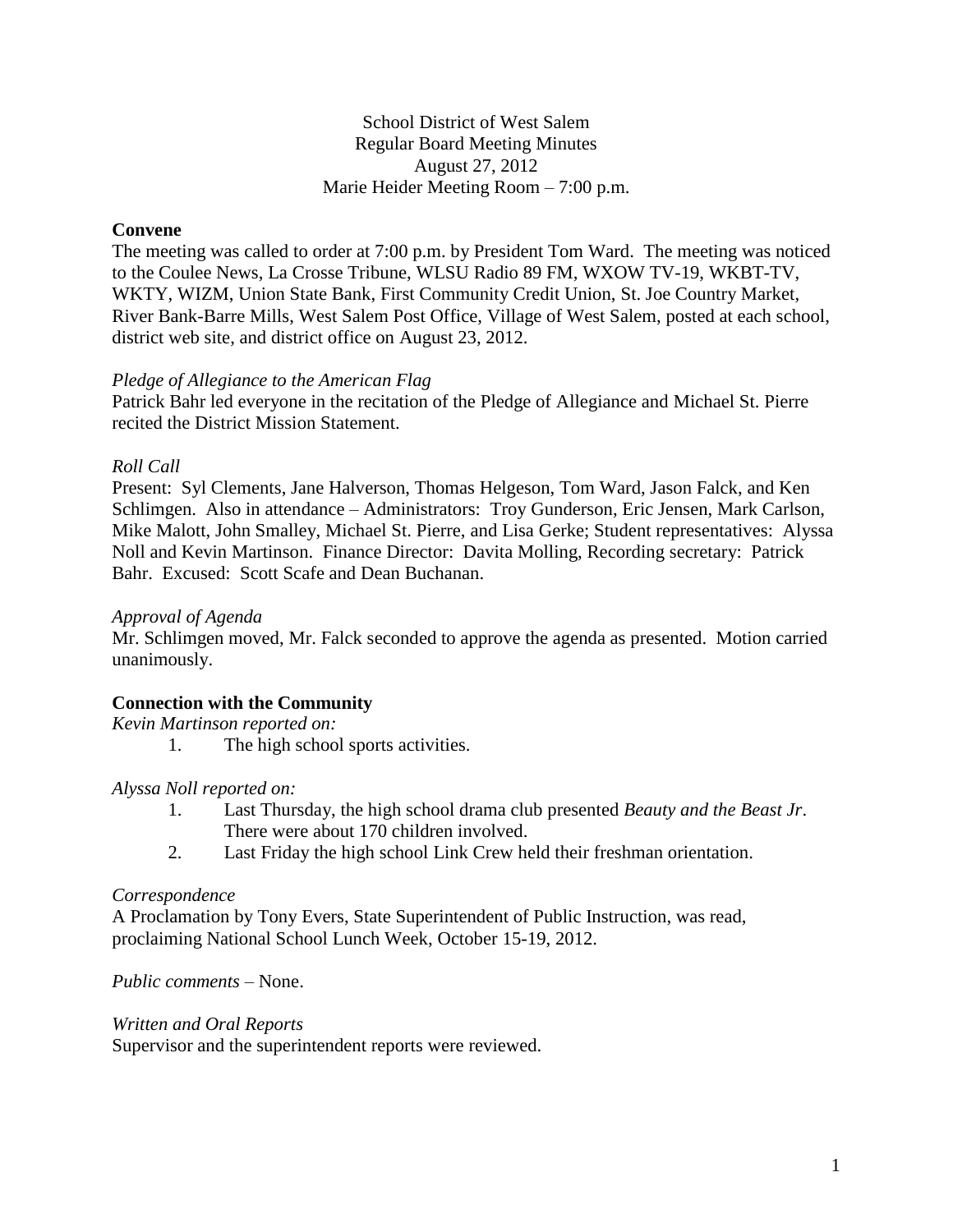## **Consent Agenda**

Mrs. Halverson moved, Mr. Schlimgen seconded to approve the minutes of the Regular Board Meeting of August 13, 2012; and the invoices to be paid. Motion carried unanimously.

## **Discussion/Action Items:**

Dr. Lee Rasch and Denise Vujnovich presented the Western Technical College *Vision for 2020* and answered questions.

Mr. Carlson and Mr. Malott presented the 2012-2013 Student/Parent Handbook. Ken Schlimgen moved, Jane Halverson seconded to approve the 2012-2013 Student/Parent Handbook as amended. Motion carried unanimously.

Mr. Gunderson reviewed a draft of the Strategic Plan Key Performance Initiative – Communication and Community.

Mrs. Halverson moved, Mr. Falck seconded to accept the resignations of high school special education teacher Jackie Shaw, middle school teacher Ross Freeman-Herdina and basketball coach Rick Martinson. Motion carried unanimously.

Mr. Falck moved, Mr. Schlimgen seconded to hire Ken Breu as a one-year high school math/computer teacher, Bonnie Crogan as a 3.25 hour food service employee, Bobbi Sevier as a 3.75 hour food service employee, Karen Wolter as a 2.5 hour food service employee, Cole Andres as a LMC paraprofessional, Heidy Brown as a special education paraprofessional, Randal Wade as a one-year high school EBD teacher, and Pat Cox as a one-year high school LD teacher. Motion carried unanimously.

Mr. Falck moved, Mr. Helgeson seconded to accept the administration's recommendation to approve Lori Skaer Jensen, middle school volleyball assistant coach; Matt Duster, eighth grade football assistant coach; Brad Trocinski and Brandon Walczak as seventh grade football assistant coaches; Anthony Braun as middle school cross country assistant coach. Motion carried unanimously.

Mr. Helgeson moved, Mrs. Halverson seconded to accept the administration's recommendation to approve high school volunteer coaches: Diane Hicks, Tennis; Ernie Tourville, Jason Falck and Kenneth Christenson, soccer; Brandon Olufs, Myron Hole and Matt Gorniak, football. Motion carried. (5-Aye, 0-Nay, 1-abstain)

Mrs. Halverson moved, Mr. Clements seconded to approve for a second reading of policy #452 Wellness, and policy #370-Rule B High School Co-Curricular Activity Eligibility Requirements and Code of Conduct. Motion carried unanimously.

The Board discussed holding a board meeting at the middle school. September 24, 2012, was selected as the date to hold a board meeting at the middle school, which will include a tour of the facility.